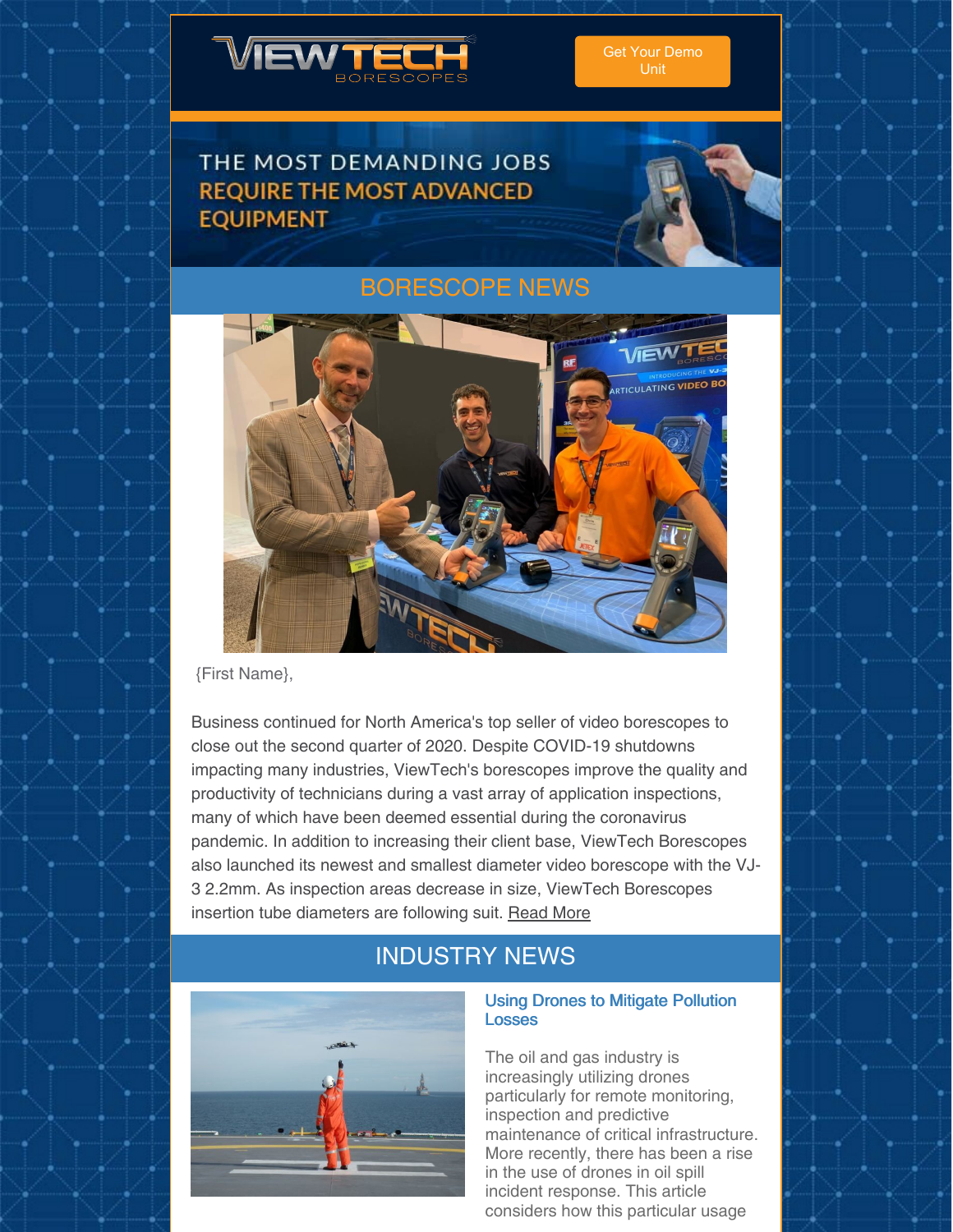can mitigate pollution losses for oil companies and their insurers.

#### READ [MORE](https://www.energyvoice.com/opinion/251996/using-drones-to-mitigate-pollution-losses/)

#### Competent, Qualified and Certified

Nondestructive testing (NDT) is an extremely critical step in many industries. The safety of individual parts, entire systems, and even people can be directly tied to NDT. A single missed defect in an airline or spacecraft could cost millions of dollars and most importantly result in the loss of human life. For these reasons we need to ensure that NDT personnel are competent, qualified, and certified.

### READ [MORE](https://www.qualitymag.com/articles/96106-competent-qualified-and-certified?oly_enc_id=7121J1698590F4R)



North American Aerospace Industries's Managing Principal/General Manager Urges Aviation Industry to Adopt Best Practices for Sustainability

North American Aerospace Industries Corporation (NAAI)'s managing principal/general manager, Sven Daniel Koechler, PhD, believes the aviation industry can do more to promote sustainability. "We are about to break ground on our planned aircraft recycling facilities in the GlobalTrans Park in Kinston, NC," Koechler says.

### READ [MORE](https://www.avm-mag.com/north-american-aerospace-industriess-managing-principal-general-manager-urges-aviation-industry-to-adopt-best-practices-for-sustainability/)

Eaton Contributing to ZET Coalition Clean Air Initiative with Lineup of Emission-Reducing and Electric Vehicle Technologies

Power management company Eaton announced that it is a key contributor and supporter of the National Zero-Emission Truck (ZET) Coalition's newly issued priority federal recommendations. The ZET Coalition is organized by the clean transportation industry group CALSTART, of which Eaton has been a member since 2005.

#### READ [MORE](https://www.altenergymag.com/content.php?post=33444)

## UPCOMING TRADESHOWS